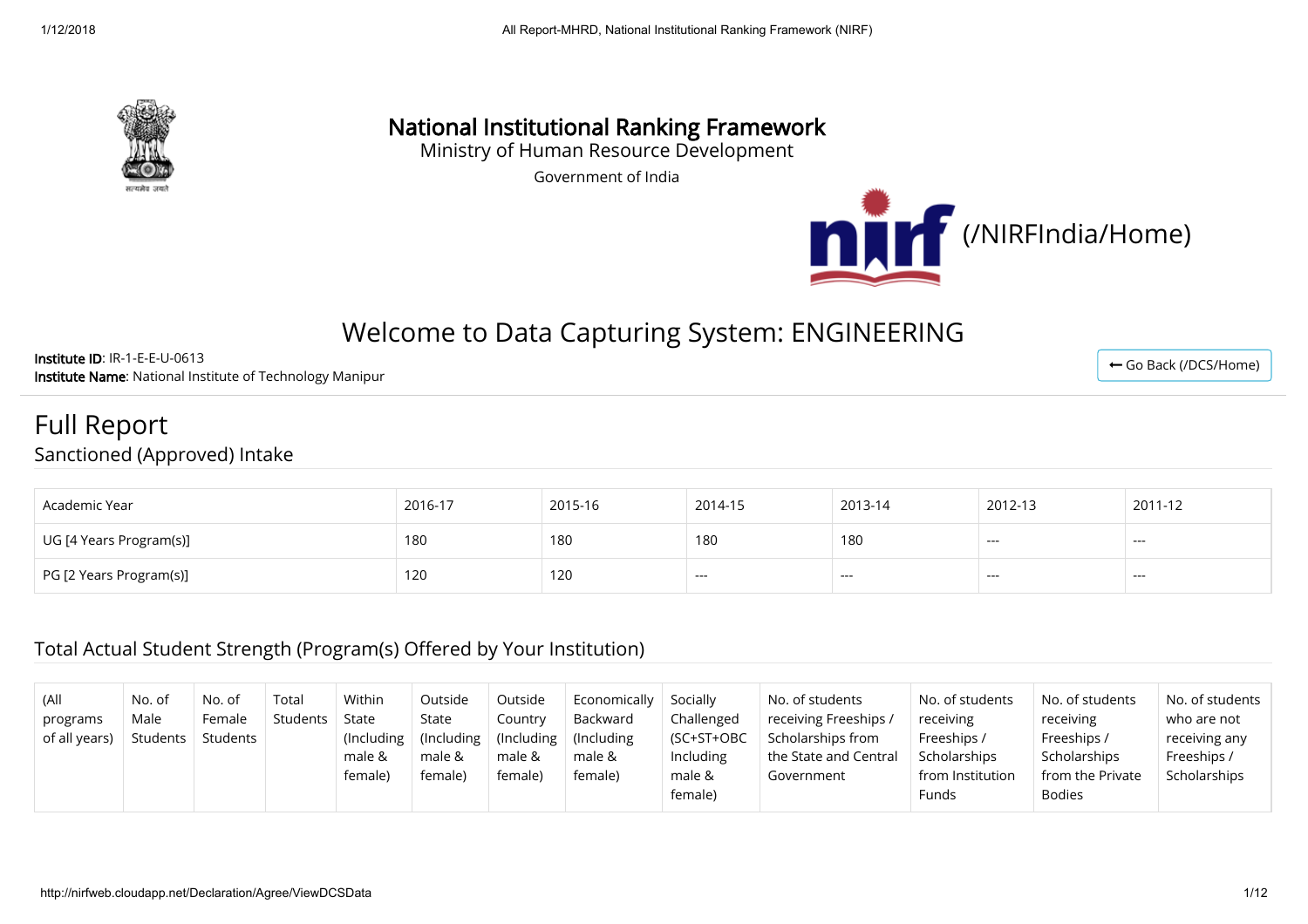| (All<br>programs<br>of all years) | No. of<br>Male<br>Students | No. of<br>Female<br>Students | Total<br>Students | Within<br>State<br>(Including<br>male &<br>female) | Outside<br>State<br>(Including)<br>male &<br>female) | Outside<br>Country<br>(Including<br>male &<br>female) | Economically<br>Backward<br>(Including)<br>male &<br>female) | Socially<br>Challenged<br>(SC+ST+OBC<br>Including<br>male &<br>female) | No. of students<br>receiving Freeships /<br>Scholarships from<br>the State and Central<br>Government | No. of students<br>receiving<br>Freeships /<br>Scholarships<br>from Institution<br>Funds | No. of students<br>receiving<br>Freeships /<br>Scholarships<br>from the Private<br>Bodies | No. of students<br>who are not<br>receiving any<br>Freeships /<br>Scholarships |
|-----------------------------------|----------------------------|------------------------------|-------------------|----------------------------------------------------|------------------------------------------------------|-------------------------------------------------------|--------------------------------------------------------------|------------------------------------------------------------------------|------------------------------------------------------------------------------------------------------|------------------------------------------------------------------------------------------|-------------------------------------------------------------------------------------------|--------------------------------------------------------------------------------|
| UG [4 Years<br>Program(s)]        | 484                        | 79                           | 563               | 319                                                | 244                                                  | $\mathbf 0$                                           | 190                                                          | 212                                                                    | 380                                                                                                  | 0                                                                                        | 0                                                                                         | 22                                                                             |
| PG [2 Years<br>Program(s)]        | 140                        | 56                           | 196               | 114                                                | 82                                                   | $\Omega$                                              | 77                                                           | 38                                                                     | 50                                                                                                   | 0                                                                                        | $\Omega$                                                                                  | 65                                                                             |

## Placement & Higher Studies

| Academic<br>Year | No. of first year<br>students intake in<br>the year | No. of first year<br>students admitted in<br>the year | Academic<br>Year | No. of students<br>admitted through<br>Lateral entry | Academic<br>Year | No. of students<br>graduating in minimum<br>stipulated time | No. of<br>students<br>placed | Median salary of<br>placed graduates<br>(Amount in Rs.) | No. of students<br>selected for Higher<br>Studies |
|------------------|-----------------------------------------------------|-------------------------------------------------------|------------------|------------------------------------------------------|------------------|-------------------------------------------------------------|------------------------------|---------------------------------------------------------|---------------------------------------------------|
| $(2011-12)$      | 90                                                  | 72                                                    | $(2012-13)$ 0    |                                                      | $(2014-15)$      | 66                                                          | 42                           | 300000 (Three Lakh)                                     | 6                                                 |
| $(2012-13)$      | 90                                                  | 68                                                    | $(2013-14)$ 0    |                                                      | $(2015-16)$      | 68                                                          | 58                           | 365000 (Three Lakh<br>Sixty Five Thousand)              | 0                                                 |
| $(2013-14)$      | 180                                                 | 118                                                   | $(2014-15)$ 0    |                                                      | $(2016-17)$ 101  |                                                             | 62                           | 500000 (Five Lakh )                                     | 11                                                |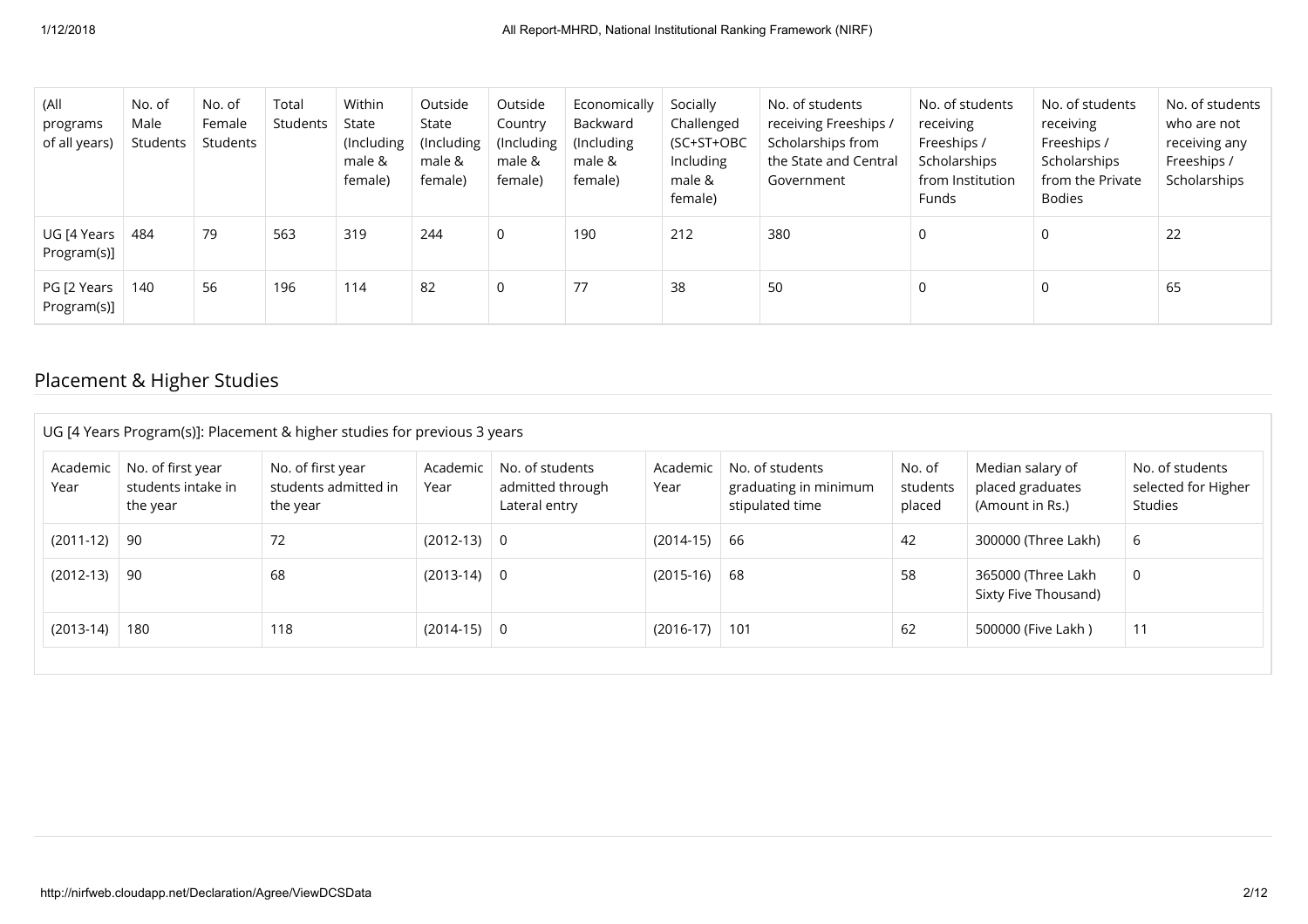| PG [2 Years Program(s)]: Placement & higher studies for previous 3 years |                                                  |                                                    |                  |                                                          |                              |                                                      |                                                |  |
|--------------------------------------------------------------------------|--------------------------------------------------|----------------------------------------------------|------------------|----------------------------------------------------------|------------------------------|------------------------------------------------------|------------------------------------------------|--|
| Academic<br>Year                                                         | No. of first year students<br>intake in the year | No. of first year students<br>admitted in the year | Academic<br>Year | No. of students graduating in<br>minimum stipulated time | No. of<br>students<br>placed | Median salary of placed<br>graduates (Amount in Rs.) | No. of students selected<br>for Higher Studies |  |
| $(2013-14)$                                                              | $\overline{0}$                                   |                                                    | $(2014-15)$ 0    |                                                          | 0                            | 0 (Zero)                                             |                                                |  |
| $(2014-15)$                                                              | -90                                              | 78                                                 | $(2015-16)$ 78   |                                                          | 0                            | 0 (Zero)                                             |                                                |  |
| $(2015-16)$                                                              | 120                                              | 106                                                | $(2016-17)$ 69   |                                                          | 0                            | 0 (Zero)                                             |                                                |  |

#### Ph.D Student Details

| Ph.D (Student pursuing doctoral program till 2016-17; Students admitted in the academic year 2017-18 should no be entered here). |         |                       |         |             |  |  |
|----------------------------------------------------------------------------------------------------------------------------------|---------|-----------------------|---------|-------------|--|--|
|                                                                                                                                  |         | <b>Total Students</b> |         |             |  |  |
| 28<br>Full Time                                                                                                                  |         |                       |         |             |  |  |
| Part Time                                                                                                                        | 40      |                       |         |             |  |  |
|                                                                                                                                  |         |                       |         |             |  |  |
| No. of Ph.D students graduated (including Integrated Ph.D)                                                                       |         |                       |         |             |  |  |
|                                                                                                                                  | 2016-17 |                       | 2015-16 | 2014-15     |  |  |
| Full Time                                                                                                                        |         |                       | 3       | $\mathbf 0$ |  |  |
| Part Time                                                                                                                        |         |                       | 0       | 0           |  |  |
|                                                                                                                                  |         |                       |         |             |  |  |
|                                                                                                                                  |         |                       |         |             |  |  |

Finish distribution of the C indicate  $\overline{C}$  of the C indicate  $\overline{C}$  is a top of  $\overline{C}$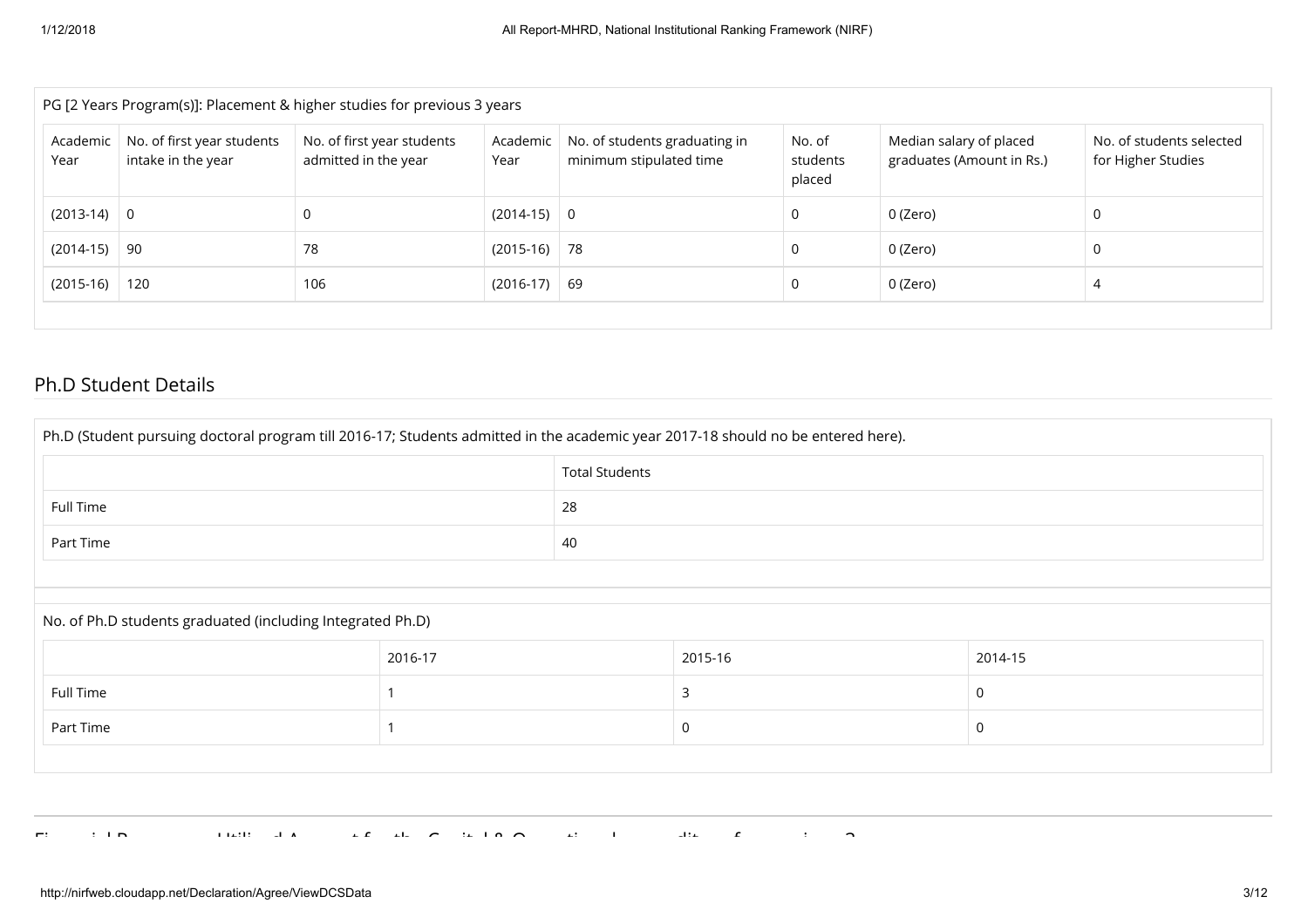#### Financial Resources: Utilised Amount for the Capital & Operational expenditure for previous 3 years

| Financial Year                                                                                                                                   | 2016-17                                                                                     | 2015-16                                                                                   | 2014-15                                                                                       |
|--------------------------------------------------------------------------------------------------------------------------------------------------|---------------------------------------------------------------------------------------------|-------------------------------------------------------------------------------------------|-----------------------------------------------------------------------------------------------|
|                                                                                                                                                  | <b>Utilised Amount</b>                                                                      | <b>Utilised Amount</b>                                                                    | <b>Utilised Amount</b>                                                                        |
| Annual Capital Expenditure on Academic Activities and Resources (excluding expenditure on buildings)                                             |                                                                                             |                                                                                           |                                                                                               |
| Library                                                                                                                                          | 10954326 (One Crore Nine Lakh Fifty<br>Four Thousand Three Hundred<br>Twenty Six)           | 18264065 (One Crore Eighty Two<br>Lakh Sixty Four Thousand Sixty Five)                    | 40276862 (Four Crore Two Lakh<br>Seventy Six Thousand Eight Hundred<br>Sixty Two)             |
| New Equipment for Laboratories                                                                                                                   | 119479251 (Eleven Crore Ninety Four<br>Lakh Seventy Nine Thousand Two<br>Hundred Fifty One) | 106511858 (Ten Crore Sixty Five Lakh<br>Eleven Thousand Eight Hundred Fifty<br>Eight)     | 186522611 (Eighteen Crore Sixty Five<br>Lakh Twenty Two Thousand Six<br>Hundred Eleven)       |
| <b>Engineering Workshops</b>                                                                                                                     | 12641900 (One Crore Twenty Six<br>Lakh Forty One Thousand Nine<br>Hundred)                  | 2313696 (Twenty Three Lakh<br>Thirteen Thousand Six Hundred<br>Ninety Six)                | 457643 (Four Lakh Fifty Seven<br>Thousand Six Hundred Forty Three)                            |
| <b>Studios</b>                                                                                                                                   | 0 (Zero)                                                                                    | 0 (Zero)                                                                                  | 0 (Zero)                                                                                      |
| Other expenditure on creation of Capital Assets (excluding expenditure on<br>Land and Building)                                                  | 47670300 (Four Crore Seventy Six<br>Lakh Seventy Thousand Three<br>Hundred)                 | 37090261 (Three Crore Seventy Lakh<br>Ninety Thousand Two Hundred Sixty<br>one)           | 29758745 (Two Crore Ninety Seven<br>Lakh Fifty Eight Thousand Seven<br>Hundred Forty Five)    |
| Annual Operational Expenditure                                                                                                                   |                                                                                             |                                                                                           |                                                                                               |
| Salaries (Teaching and Non Teaching staff)                                                                                                       | 65379472 (Six Crore Fifty Three Lakh<br>Seventy Nine Thousand Four<br>Hundred Seventy Two)  | 61034152 (Six Crore Ten Lakh Thirty<br>Four Thousand One Hundred Fifty<br>Two)            | 42034839 (Four Crore Twenty Lakh<br>Thirty Four Thousand Eight Hundred<br>Thirty Nine)        |
| Maintenance of Academic Infrastructure or consumables, other running<br>expenditures etc. (excluding maintenance of hostels and allied services) | 796810 (Seven Lakh Ninety Six<br>Thousand Eight Hundred Ten)                                | 29295423 (Two Crore Ninety Two<br>Lakh Ninety Five Thousand Four<br>Hundred Twenty Three) | 10185138 (One Crore One Lakh<br>Eighty Five Thousand One Hundred<br>Thirty Eight)             |
| Seminars/Conferences/Workshops                                                                                                                   | 4343647 (Forty Three Lakh Forty<br>Three Thousand Six Hundred Forty<br>Seven)               | 34460301 (Three Crore Forty Four<br>Lakh Sixty Thousand Three Hundred<br>one)             | 47472397 (Four Crore Seventy Four<br>Lakh Seventy Two Thousand Three<br>Hundred Ninety Seven) |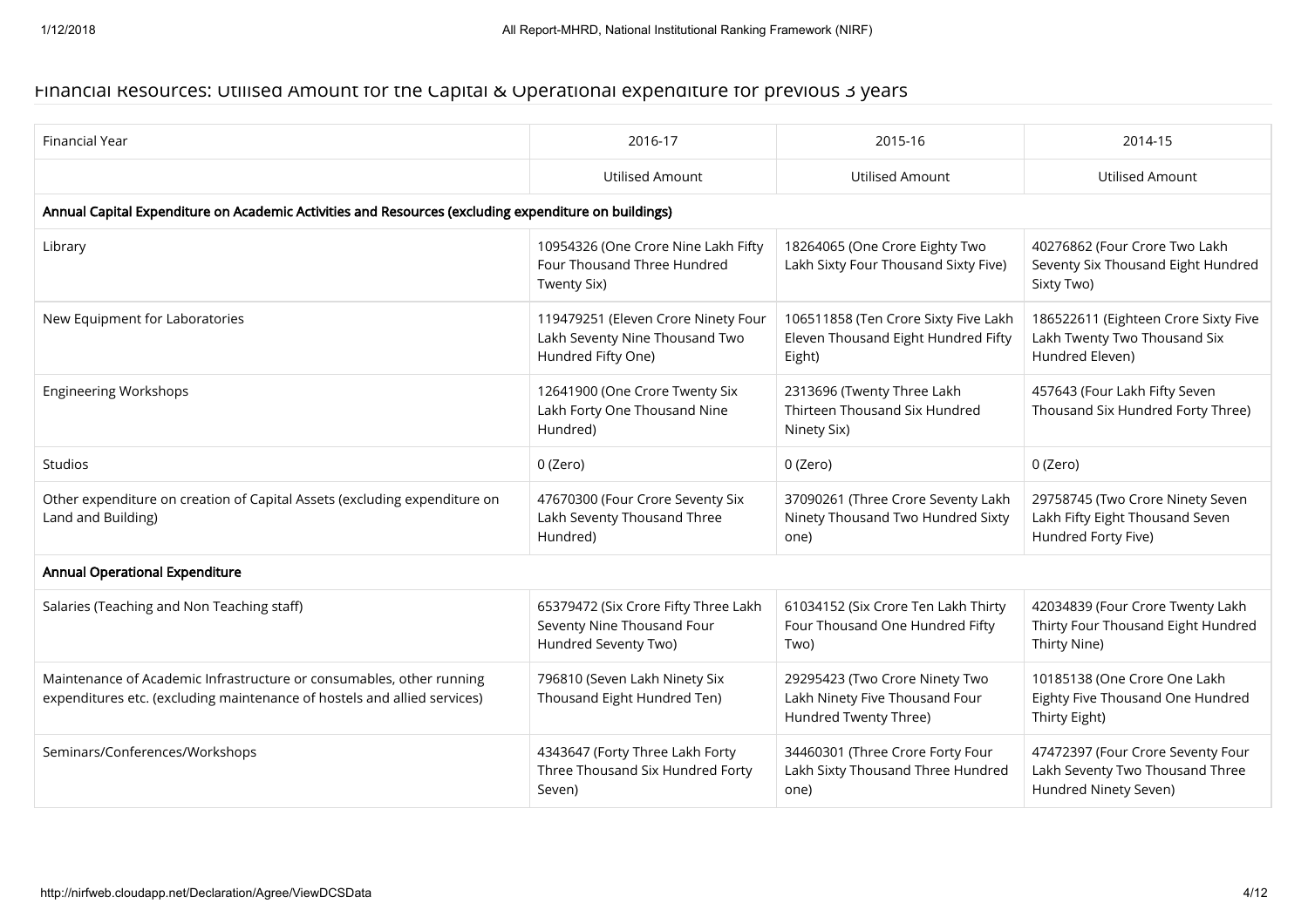#### Earning From Patents(IPR)

| Financial Year                          | 2016-17 | 2015-16 | 2014-15 |
|-----------------------------------------|---------|---------|---------|
| Earning From Patents (Amount in Rupees) |         |         |         |
| Enter Amount in Words                   | zero    | zero    | zero    |

#### Sponsored Research Details

| Financial Year                              | 2016-17                                                                       | 2015-16                                                          | 2014-15          |
|---------------------------------------------|-------------------------------------------------------------------------------|------------------------------------------------------------------|------------------|
| Total no. of Sponsored Projects             | 10                                                                            | $\circ$                                                          |                  |
| Total no. of Funding Agencies               | 4                                                                             |                                                                  |                  |
| Total Amount Received (Amount in<br>Rupees) | 25399823                                                                      | 23560590                                                         | 1900000          |
| Amount Received in Words                    | Two Crore Fifty Three Lakh Ninety Nine Thousand Eight Hundred Twenty<br>Three | Two Crore Thirty Five Lakh Sixty Thousand Five Hundred<br>Ninety | Nineteen<br>Lakh |

### Consultancy Project Details

| Financial Year                           | 2016-17 | 2015-16 | 2014-15 |
|------------------------------------------|---------|---------|---------|
| Total no. of Consultancy Projects        |         |         |         |
| Total no. of Client Organizations        | -8      |         |         |
| Total Amount Received (Amount in Rupees) | 1998641 | 567225  | 20000   |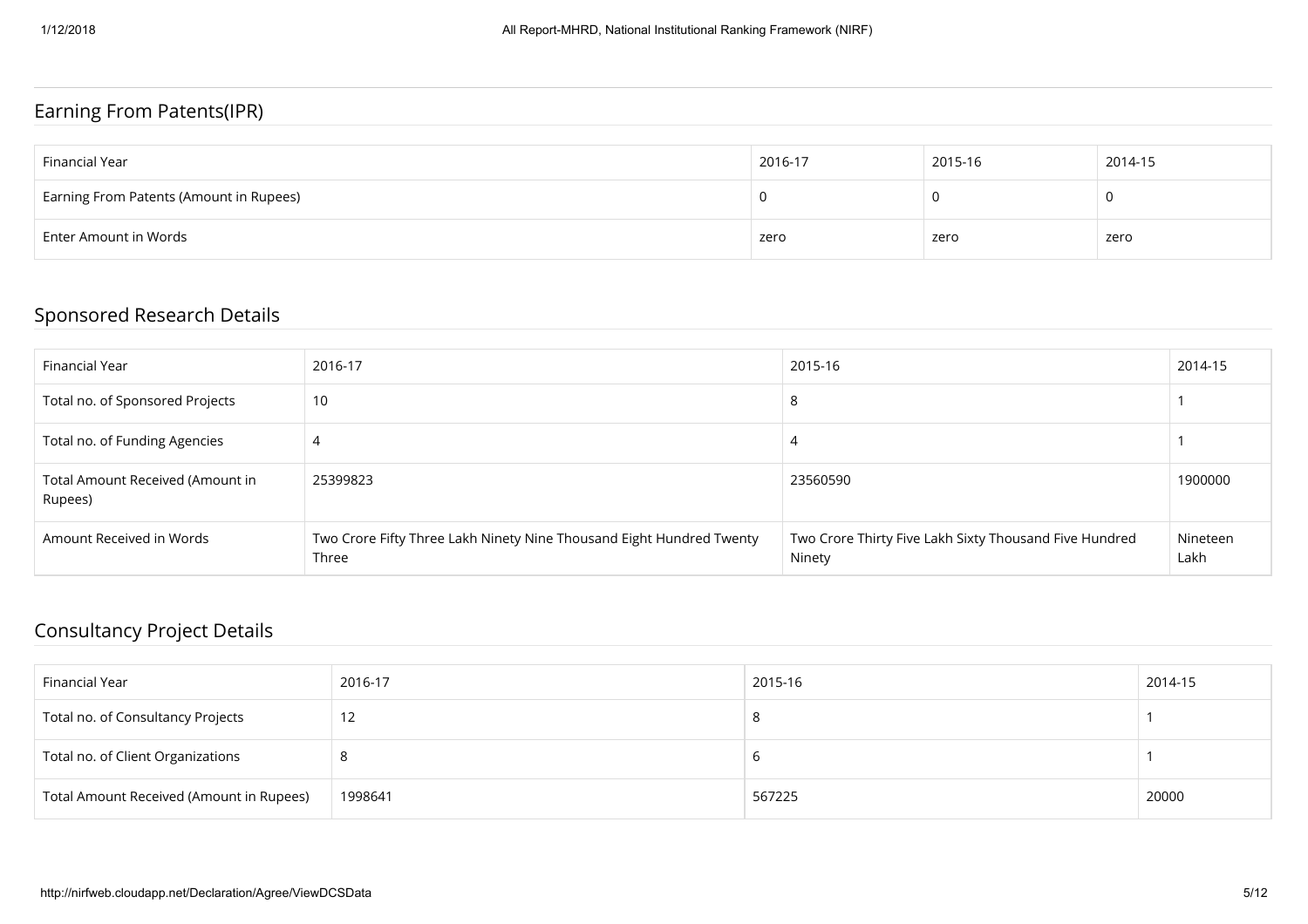| Financial Year           | 2016-17                                                   | 2015-16                                                | 2014-15         |
|--------------------------|-----------------------------------------------------------|--------------------------------------------------------|-----------------|
| Amount Received in Words | Nineteen Lakh Ninety Eight Thousand Six Hundred Forty One | Five Lakh Sixty Seven Thousand Two Hundred Twenty Five | Twenty Thousand |

### PCS Facilties: Facilities of physically challenged students

| 1. Do your institution buildings have Lifts/Ramps?                                                                                                     | Yes, in all the buildings |
|--------------------------------------------------------------------------------------------------------------------------------------------------------|---------------------------|
| 2. Do your institution have provision for walking aids, includingwheelchairs and transportation from one building to another for handicapped students? | Yes, in all the buildings |
| 3. Do your institution buildings have specially designed toilets for handicapped students?                                                             | Yes, in all the buildings |

### Faculty Details

| Srno | Name                 | Age | Designation         | Gender | Qualification | Experience (In<br>Months) | Is Associated<br>Last Year | Currently working with<br>institution? | Joining<br>Date  | Leaving<br>Date                        | Association<br>type    |
|------|----------------------|-----|---------------------|--------|---------------|---------------------------|----------------------------|----------------------------------------|------------------|----------------------------------------|------------------------|
|      | Haorongbam Soni Devi | 38  | Lecturer            | Female | Ph.D          | 34                        | Yes                        | Yes                                    | 29-08-<br>2014   | $---$                                  | Adhoc /<br>Contractual |
| 2    | Anil Kumar Birru     | 36  | Assistant Professor | Male   | Ph.D          | 70                        | Yes                        | Yes                                    | 30-09-<br>2014   | $-$                                    | Regular                |
| 3    | Anuradha Laishram    | 31  | Lecturer            | Female | M.Tech        | 38                        | Yes                        | Yes                                    | $15-01-$<br>2014 | $-$                                    | Adhoc /<br>Contractual |
| 4    | Ashem Ingocha Singh  | 34  | Lecturer            | Male   | Ph.D          | 72                        | Yes                        | Yes                                    | 29-08-<br>2014   | $---$                                  | Adhoc /<br>Contractual |
| 5    | Ashish Ranjan        | 31  | Assistant Professor | Male   | Ph.D          | 35                        | Yes                        | Yes                                    | 14-09-<br>2015   | $\hspace{0.1em} \ldots \hspace{0.1em}$ | Regular                |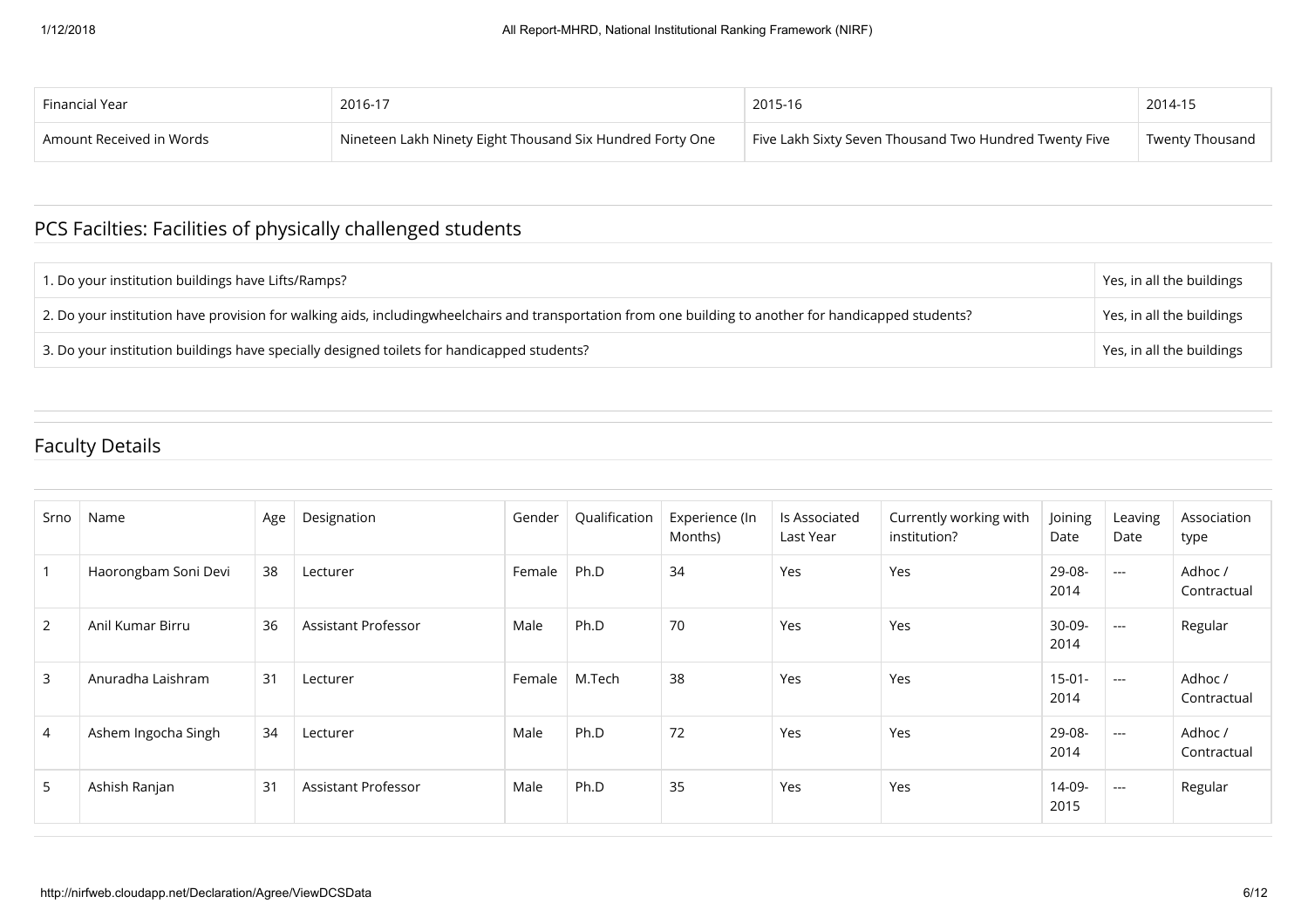| 6              | Ashutosh Kumar Singh         | 24 | Other               | Male   | M.Tech | 6   | Yes | Yes | 05-08-<br>2016      | $\overline{a}$           | Other                  |
|----------------|------------------------------|----|---------------------|--------|--------|-----|-----|-----|---------------------|--------------------------|------------------------|
| $\overline{7}$ | BAKIMCHANDRA OINAM           | 37 | Assistant Professor | Male   | Ph.D   | 180 | Yes | Yes | $15 - 12 -$<br>2015 | $\overline{\phantom{a}}$ | Regular                |
| 8              | Balendu bhooshan<br>Upadhyay | 33 | Assistant Professor | Male   | Ph.D   | 33  | Yes | Yes | $10-12-$<br>2014    | $\overline{\phantom{a}}$ | Regular                |
| 9              | Benjamin A Shimray           | 32 | Assistant Professor | Male   | M.Tech | 57  | Yes | Yes | $04-12-$<br>2013    | $\overline{\phantom{a}}$ | Regular                |
| 10             | Chanam Barchand Singh        | 42 | Assistant Professor | Male   | Ph.D   | 154 | Yes | Yes | $10 - 12 -$<br>2014 | $\overline{\phantom{a}}$ | Regular                |
| 11             | Chandi Charan                | 35 | Assistant Professor | Male   | Ph.D   | 105 | Yes | Yes | $27-10-$<br>2015    | $\overline{a}$           | Regular                |
| 12             | Chingakham Neeta Devi        | 28 | Assistant Professor | Female | M.Tech | 45  | Yes | Yes | $01 - 01 -$<br>2013 | $\overline{a}$           | Adhoc /<br>Contractual |
| 13             | Chitralekha Ng               | 34 | Assistant Professor | Female | M.Tech | 68  | Yes | Yes | 03-07-<br>2011      | $\overline{a}$           | Adhoc /<br>Contractual |
| 14             | Daina Rajkumari              | 35 | Lecturer            | Female | Ph.D   | 34  | Yes | Yes | 28-08-<br>2014      | $\overline{a}$           | Adhoc /<br>Contractual |
| 15             | Dushyant Singh               | 32 | Assistant Professor | Male   | Ph.D   | 46  | Yes | Yes | $27-10-$<br>2015    | $\overline{\phantom{a}}$ | Regular                |
| 16             | H Neeranjan Singh            | 32 | Assistant Professor | Male   | M.Tech | 58  | Yes | Yes | $04-12-$<br>2013    | $\overline{a}$           | Regular                |
| 17             | H Premananda                 | 30 | Lecturer            | Male   | Ph.D   | 36  | Yes | Yes | $01-09-$<br>2014    | $\overline{a}$           | Adhoc /<br>Contractual |
| 18             | H Tarunkumar                 | 30 | Lecturer            | Male   | M.Tech | 60  | Yes | Yes | $15-01-$<br>2014    | $\overline{a}$           | Adhoc /<br>Contractual |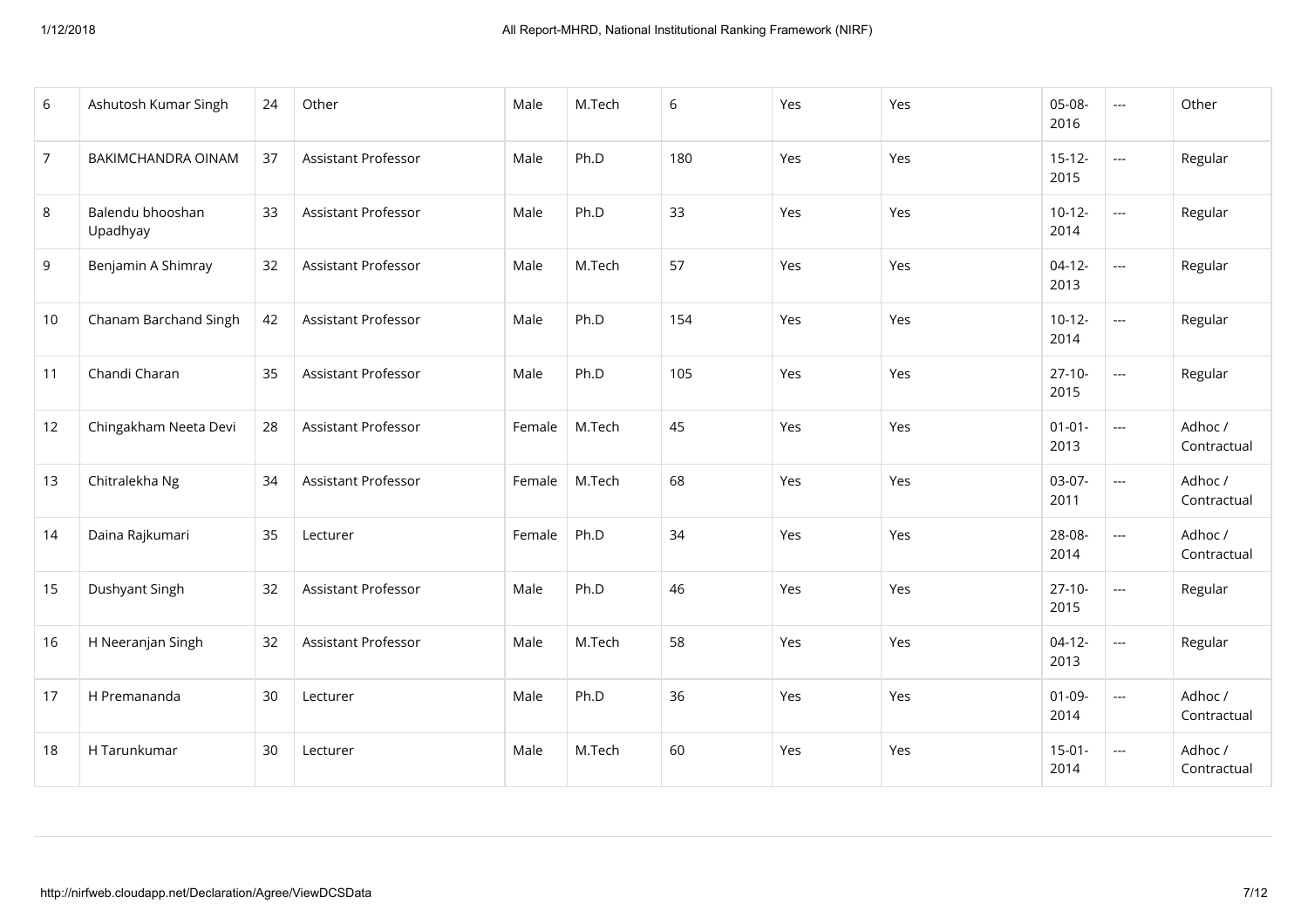| 19 | Ibetombi Soibam              | 38 | Assistant Professor                              | Female | Ph.D   | 87  | Yes | Yes | $04-12-$<br>2013    | $\scriptstyle \cdots$ | Regular                |
|----|------------------------------|----|--------------------------------------------------|--------|--------|-----|-----|-----|---------------------|-----------------------|------------------------|
| 20 | Ingudam Chitrasen<br>Meitei  | 28 | Lecturer                                         | Male   | M.E.   | 24  | Yes | Yes | $21-09-$<br>2015    | $\overline{a}$        | Adhoc /<br>Contractual |
| 21 | Jina Yambem                  | 32 | Assistant Professor                              | Female | Ph.D   | 109 | Yes | Yes | $21-01-$<br>2015    | $\overline{a}$        | Regular                |
| 22 | K Pritamdas                  | 30 | <b>Assistant Professor</b>                       | Male   | M.Tech | 57  | Yes | Yes | $01 - 01 -$<br>2013 | $\overline{a}$        | Adhoc /<br>Contractual |
| 23 | Kh Jilenkumari Devi          | 32 | Lecturer                                         | Female | M.Tech | 45  | Yes | Yes | $21 - 01 -$<br>2013 | $\overline{a}$        | Adhoc /<br>Contractual |
| 24 | Kh Nimo Singh                | 37 | Lecturer                                         | Male   | M.Tech | 102 | Yes | Yes | 08-08-<br>2014      | $\overline{a}$        | Adhoc /<br>Contractual |
| 25 | Kh Pinky                     | 27 | Lecturer                                         | Female | M.Tech | 33  | Yes | Yes | 08-09-<br>2014      | $\overline{a}$        | Adhoc /<br>Contractual |
| 26 | KH SACHIDANANDA              | 35 | Lecturer                                         | Male   | M.Tech | 24  | Yes | Yes | $16-07-$<br>2016    | $\overline{a}$        | Adhoc /<br>Contractual |
| 27 | Khelchandra Thongam          | 38 | Assistant Professor                              | Male   | Ph.D   | 72  | Yes | Yes | $04-12-$<br>2013    | $\overline{a}$        | Regular                |
| 28 | Khumanthem Jayanta<br>Singh  | 30 | Lecturer                                         | Male   | M.Tech | 50  | Yes | Yes | $15-01-$<br>2014    | $\overline{a}$        | Adhoc /<br>Contractual |
| 29 | Khumanthem Manglem<br>Singh  | 54 | Dean / Principal / Director /<br>Vice Chancellor | Male   | Ph.D   | 359 | Yes | Yes | 22-09-<br>2014      | $\overline{a}$        | Regular                |
| 30 | Khundrakpam Johnson<br>Singh | 29 | Assistant Professor                              | Male   | M.Tech | 45  | Yes | Yes | $14 - 01 -$<br>2013 | $\scriptstyle \cdots$ | Adhoc /<br>Contractual |
| 31 | Kshetrimayum Priyalaxmi      | 28 | Lecturer                                         | Female | M.Tech | 24  | Yes | Yes | $26-02-$<br>2015    | $\overline{a}$        | Adhoc /<br>Contractual |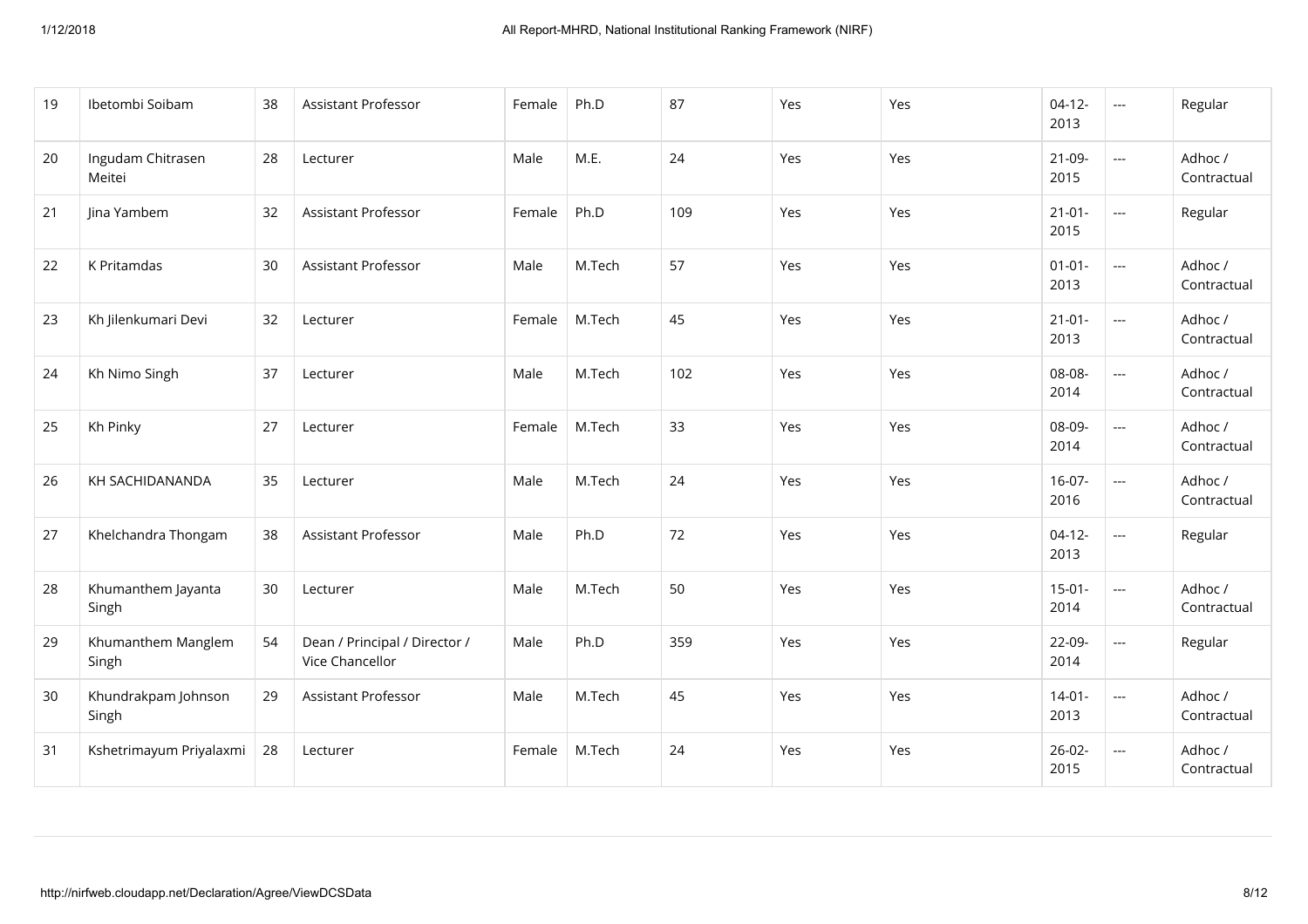| 32 | L Ronibala Devi               | 37 | Lecturer                   | Female | Ph.D   | 45  | Yes | Yes | $02 - 02 -$<br>2015 | $\scriptstyle\cdots$     | Adhoc /<br>Contractual |
|----|-------------------------------|----|----------------------------|--------|--------|-----|-----|-----|---------------------|--------------------------|------------------------|
| 33 | L Surajkumar Singh            | 32 | <b>Assistant Professor</b> | Male   | M.Tech | 58  | Yes | Yes | $04-12-$<br>2013    | $\overline{\phantom{a}}$ | Regular                |
| 34 | Laipubam Gayatri Devi         | 33 | Lecturer                   | Female | M.Tech | 85  | Yes | Yes | $11-08-$<br>2016    | $\scriptstyle\cdots$     | Adhoc /<br>Contractual |
| 35 | Laishram Binashakhi Devi      | 42 | Lecturer                   | Female | Ph.D   | 188 | Yes | Yes | $09-01-$<br>2014    | $\scriptstyle \cdots$    | Adhoc /<br>Contractual |
| 36 | Laishram Khumanleima<br>Chanu | 30 | Lecturer                   | Female | M.Tech | 57  | Yes | Yes | $21-09-$<br>2015    | $\overline{\phantom{a}}$ | Adhoc /<br>Contractual |
| 37 | Loushambam Herojit<br>Singh   | 33 | <b>Assistant Professor</b> | Male   | Ph.D   | 140 | Yes | Yes | $26-10-$<br>2015    | ---                      | Regular                |
| 38 | Lukram Dhanachandra<br>Singh  | 27 | Lecturer                   | Male   | M.E.   | 24  | Yes | Yes | 21-09-<br>2015      | $\overline{a}$           | Adhoc /<br>Contractual |
| 39 | M SUNIL SINGH                 | 34 | Assistant Professor        | Male   | Ph.D   | 152 | Yes | Yes | $11-08-$<br>2014    | $\overline{a}$           | Regular                |
| 40 | Maibam Bindya                 | 28 | Lecturer                   | Female | M.Tech | 40  | Yes | Yes | $29-01-$<br>2015    | $\overline{a}$           | Adhoc /<br>Contractual |
| 41 | MAIBAM BIRLA SINGH            | 34 | Other                      | Male   | Ph.D   | 48  | Yes | Yes | $01 - 05 -$<br>2017 | ---                      | Other                  |
| 42 | Maibam Mangalleibi<br>Chanu   | 29 | Lecturer                   | Female | M.E.   | 47  | Yes | Yes | $15-01-$<br>2014    | $\overline{a}$           | Adhoc /<br>Contractual |
| 43 | Maisnam Nongthouba            | 28 | Lecturer                   | Male   | M.Tech | 12  | Yes | Yes | $11-07-$<br>2016    | $\scriptstyle{\cdots}$   | Adhoc /<br>Contractual |
| 44 | Mamata Maisnam                | 41 | Assistant Professor        | Female | Ph.D   | 242 | Yes | Yes | 26-09-<br>2014      | $\overline{\phantom{a}}$ | Regular                |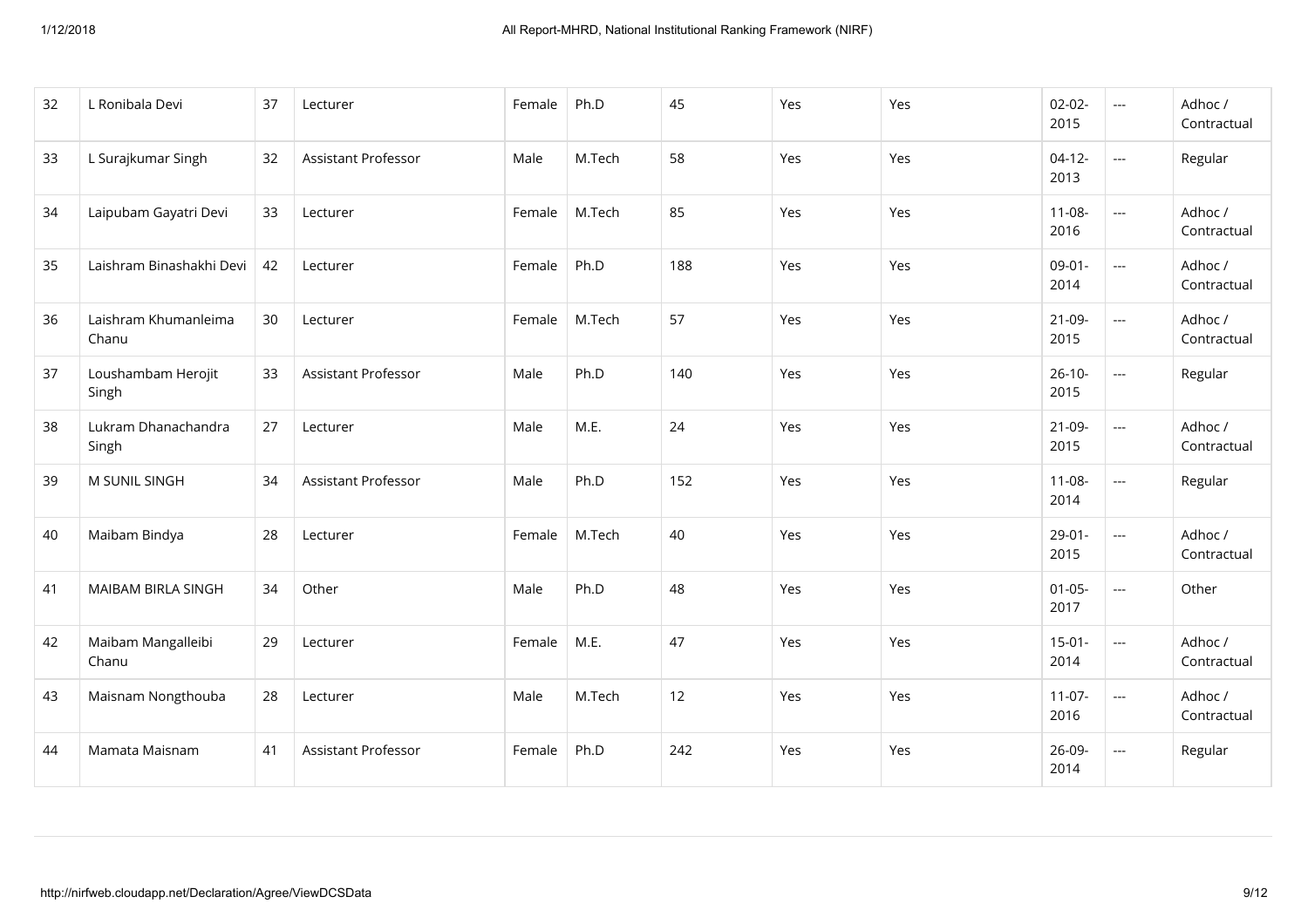| 45 | Manoj kumar                        | 36 | Assistant Professor        | Male   | M.Tech | 86          | Yes | Yes | $16-12-$<br>2013    | $\overline{\phantom{a}}$    | Regular                |
|----|------------------------------------|----|----------------------------|--------|--------|-------------|-----|-----|---------------------|-----------------------------|------------------------|
| 46 | Mithun Roy                         | 37 | <b>Assistant Professor</b> | Male   | Ph.D   | 130         | Yes | Yes | $21 - 10 -$<br>2014 | $\mathcal{L}_{\mathcal{P}}$ | Regular                |
| 47 | Mrinal Kanti Sarkar                | 31 | Assistant Professor        | Male   | Ph.D   | 35          | Yes | Yes | 15-09-<br>2015      | $\overline{\phantom{a}}$    | Regular                |
| 48 | N Richard                          | 27 | Lecturer                   | Male   | M.Tech | 24          | Yes | Yes | $25-02-$<br>2015    | $\overline{a}$              | Adhoc /<br>Contractual |
| 49 | Nabajit Sarkar                     | 23 | Other                      | Male   | M.Tech | 6           | Yes | Yes | $26-07-$<br>2016    | $\overline{a}$              | Other                  |
| 50 | NG ROMEJI SINGH                    | 43 | <b>Assistant Professor</b> | Male   | Ph.D   | 163         | Yes | Yes | $02 - 02 -$<br>2015 | $\overline{a}$              | Regular                |
| 51 | P ALBINOKUMAR                      | 38 | Assistant Professor        | Male   | Ph.D   | 102         | Yes | Yes | 22-09-<br>2014      | $\overline{a}$              | Regular                |
| 52 | Pankaj Kumar Kalita                | 22 | Other                      | Male   | M.Tech | $\,$ 6 $\,$ | Yes | Yes | $26 - 07 -$<br>2016 | $\overline{a}$              | Other                  |
| 53 | Phurailatpam<br>Devakishore Sharma | 33 | Lecturer                   | Male   | M.E.   | 60          | Yes | Yes | 02-08-<br>2012      | $\overline{a}$              | Adhoc /<br>Contractual |
| 54 | Prabhat Kumar                      | 24 | Other                      | Male   | M.Tech | 12          | Yes | Yes | $03-12-$<br>2014    | $\overline{\phantom{a}}$    | Adhoc /<br>Contractual |
| 55 | Prakash Choudhary                  | 30 | Assistant Professor        | Male   | Ph.D   | 56          | Yes | Yes | $30-12-$<br>2013    | $\overline{\phantom{a}}$    | Regular                |
| 56 | Rajkumari Malemnganbi              | 27 | Lecturer                   | Female | M.E.   | 12          | Yes | Yes | $31 - 12 -$<br>2014 | $\overline{\phantom{a}}$    | Adhoc /<br>Contractual |
| 57 | RK Kamaljit Singh                  | 34 | Lecturer                   | Male   | Ph.D   | 109         | Yes | Yes | $21-09-$<br>2015    | $\scriptstyle \cdots$       | Adhoc /<br>Contractual |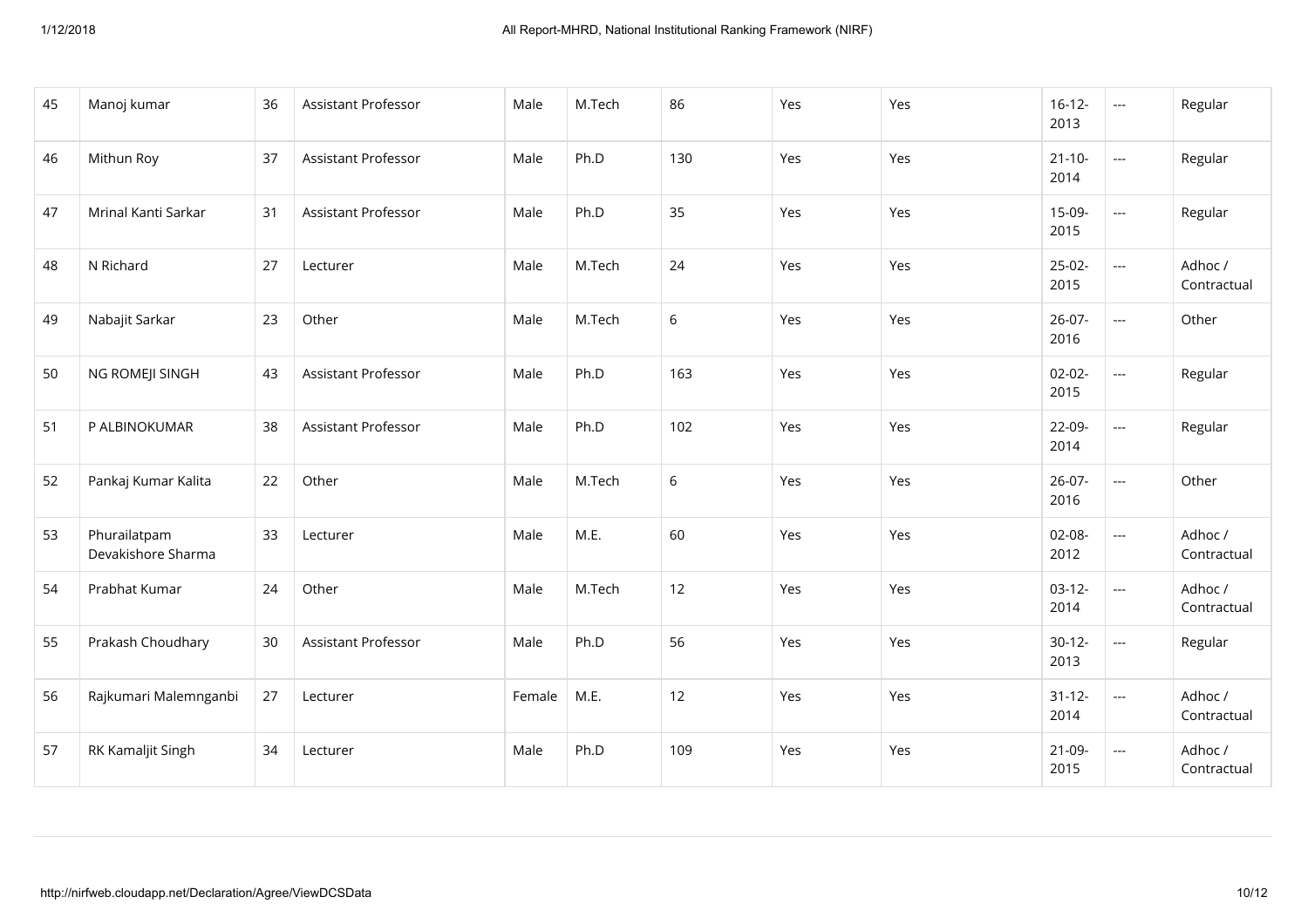| 58 | S Birendra Singh           | 61 | Dean / Principal / Director /<br>Vice Chancellor | Male   | Ph.D   | 368 | Yes | Yes | 04-08-<br>2013      | $\scriptstyle\cdots$     | Regular                |
|----|----------------------------|----|--------------------------------------------------|--------|--------|-----|-----|-----|---------------------|--------------------------|------------------------|
| 59 | S Devayani Devi            | 28 | Lecturer                                         | Female | M.Tech | 35  | Yes | Yes | $15 - 01 -$<br>2014 | $\overline{a}$           | Adhoc /<br>Contractual |
| 60 | S Jayananda                | 30 | Lecturer                                         | Male   | M.Tech | 35  | Yes | Yes | $15-01-$<br>2014    | $\scriptstyle\cdots$     | Adhoc /<br>Contractual |
| 61 | S Nagarajan                | 33 | Assistant Professor                              | Male   | Ph.D   | 89  | Yes | Yes | $29-10-$<br>2015    | $\overline{a}$           | Regular                |
| 62 | Sanabam Bineshwor<br>Singh | 27 | Lecturer                                         | Male   | M.Tech | 34  | Yes | Yes | 04-09-<br>2014      | $\overline{a}$           | Adhoc /<br>Contractual |
| 63 | Sanasam Surendra Singh     | 39 | Assistant Professor                              | Male   | Ph.D   | 139 | Yes | Yes | $20 - 10 -$<br>2015 | $\overline{a}$           | Regular                |
| 64 | Sangeeta Laishram          | 39 | Assistant Professor                              | Female | Ph.D   | 58  | Yes | Yes | $12 - 04 -$<br>2013 | $\overline{a}$           | Regular                |
| 65 | Sarungbam Pipileima        | 26 | Lecturer                                         | Female | M.Tech | 12  | Yes | Yes | $01-07-$<br>2016    | $\overline{a}$           | Adhoc /<br>Contractual |
| 66 | Shagolsem Lenin Singh      | 32 | Assistant Professor                              | Male   | Ph.D   | 133 | Yes | Yes | $09-12-$<br>2015    | $\overline{a}$           | Regular                |
| 67 | Shuma Adhikari             | 30 | Assistant Professor                              | Female | M.Tech | 57  | Yes | Yes | $04-12-$<br>2013    | $\overline{\phantom{a}}$ | Regular                |
| 68 | Simon Tongbram             | 28 | Lecturer                                         | Male   | M.Tech | 24  | Yes | Yes | 24-09-<br>2015      | $\overline{a}$           | Adhoc /<br>Contractual |
| 69 | Sunil Pandy                | 33 | Assistant Professor                              | Male   | Ph.D   | 82  | Yes | Yes | $17 - 11 -$<br>2015 | $\overline{\phantom{a}}$ | Regular                |
| 70 | Teressa Longjam            | 29 | Lecturer                                         | Female | M.Tech | 34  | Yes | Yes | 15-09-<br>2014      | $\overline{a}$           | Adhoc /<br>Contractual |